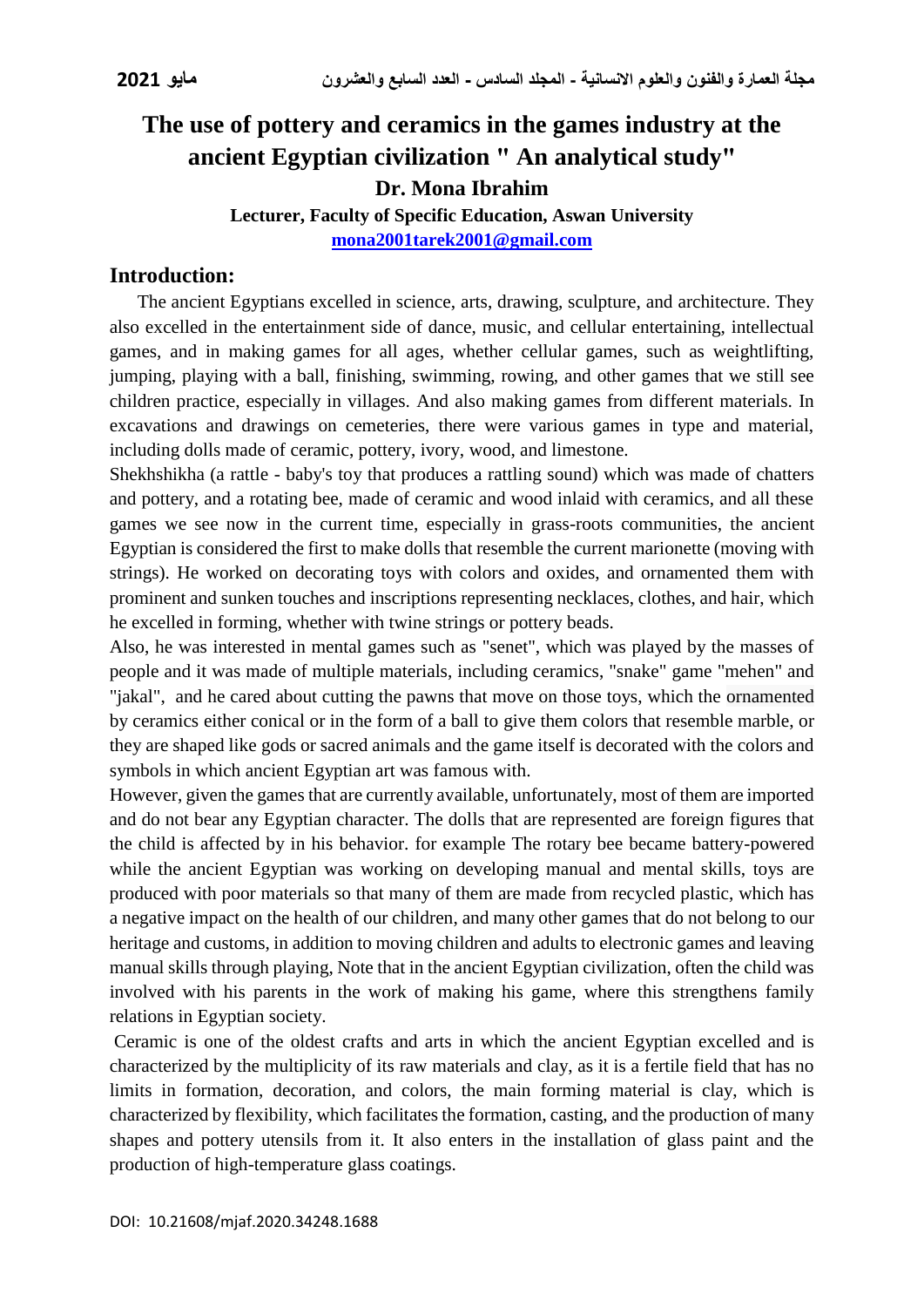The ancient Egyptians made two types of pottery, the finest of which are faience, which used quartz alone to make the original body. the other one that is more commonly used than the Nile silt, usually from the silt taken from Kafr Balas city "currently Almahrosa", Quena city, and it is characterized by its surface of low gloss and its color is either black or red or gray or red and black together depending on the type of mud and the firing process [15- p. 636]

He made statues, amulets, ornaments, florets, and ankles, as well as toys, whether entertaining, mental, or musical. Also, ceramics were used to inlay other materials to create games of great mastery and creativity. Which called the researcher to make an analytical study of some of the selections from the ceramic toys in ancient Egyptian civilization and shed light on the role of ceramics in the manufacture of those games in terms of formation, decoration, and color.

### **Research problem:**

1- How were pottery and ceramic used to make toys in ancient Egyptian civilization?

2- What are the pottery and ceramic techniques used in making games in the ancient Egyptian civilization?

### **Research hypothesis:**

 The study of games in ancient Egyptian civilization helps identify the techniques of pottery and ceramics used in their manufacture.

### **Objective:**

The research aims to extract the most important pottery and ceramics techniques used in making toys in ancient Egyptian civilization.

### **Research importance:**

1- Shedding light on mental, entertaining, and musical games in ancient Egyptian civilization and benefiting from them.

2- Helping to know our Egyptian heritage in the field of games and working on the spread of ceramic games instead of imported games.

3- Providing young graduates with the opportunity to work in the local market and opening new horizons to work with through making ceramic toys as a small project.

### **Research limits:**

Study some examples of toys in ancient Egyptian civilization in which the pottery and ceramics were used in making it.

### **Research Methodology:**

The research follows the descriptive-analytical method

### **Theoretical framework:**

First: An overview of games and sports in ancient Egyptian civilization.

Second: Definition of the game.

Third: Game rating.

Fourth: ceramic materials used by ancient Egyptian in the manufacture of games

### **Practical framework:**

It includes a description and analysis of some examples of games used to make ceramics and pottery in ancient Egyptian civilization.

Theoretical framework: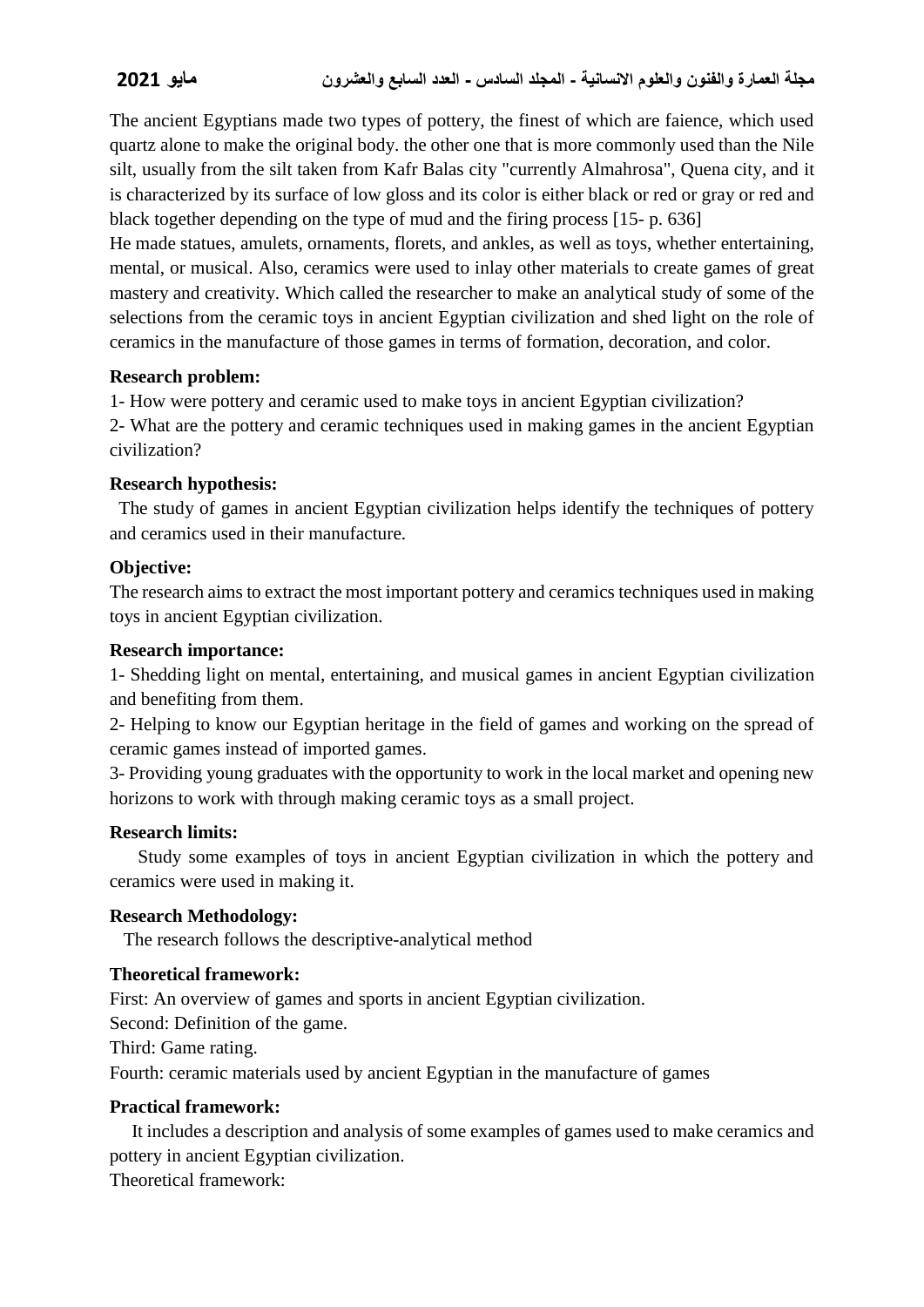First: Ancient Egyptian games and sports:

The ancient Egyptians were interested in games and sports as follows: [10- p. 102, 103] Home Games:

Like a ball game, a game of cups, and another game that depends on hiding stones in one hand and guessing the other on the hand that contains the stone. He also found inscriptions on the tombs of Bani Hassan with a game, which is that two people sit behind each other attached to the back, and then one of them begins to rise from the ground without touching it with his hands. Cellular games:

 On the wall of the tomb of the philosopher, Petah Hotep was found in Saqqara, a game such as throwing a stick or pointed arrows on the ground as seen by two young men sitting on the ground with their legs extended forward so that the heel of the man touches the toes of other feet upward and another young man accelerates to move beyond this and then increases the height by placing hands as he watches scenes of hunting. It was also seen that a person raised a bag stuffed with sand or something similar to his right hand, and the amount of sand increased and decreased according to the exercise, as well as, the movement of the hand that raises up while lifting weights. Many photos were received in the tombs of the ancient kingdom showing dueling with truncheon\* "short thick stick with a heavy end, used as a weapon", and these differ from dueling with a stick, the latter being the closest thing to dueling the shish now or the sword, as it was reported in the cemetery of Petah Hotep, corresponding to the free wrestling [17- p. 335: 342].

The ancient Egyptians also knew and loved the music and chose the god "AHYY" or "EHAYY" as a (GOD) worshiped for music, which depicts a holding on to a rattle that shakes it while advancing the religious rituals performed by his mother Hatthor and also the worshiped "PES" plays on one of the musical instruments and the two worshiped "Mirta" for the south and north that they participate in religious rituals. [5- p. 177, 178]

There were toys such as dolls that were made of wood, ivory, clay, leather, and stone, which are not very different from brides in the popular communities in Egypt now, as there were mobile toys such as the dwarfs game that were made of ivory on the stage of a small theater connected to its feet with strong strings to move through.

Second: Definition of the game:

 The definition of the game in the dictionary is: the doll and everything that plays with it [30]

Play is a behavior practiced by young living organisms, especially children. It is not without movements and activities. which promotes physical, psychological, mental, skill and cognitive abilities. It is a set of organized activities that children practice, whether individually or multiplayers, and it must go according to specific, organized and agreed on rules among the children who practice it, and that the one who exercises it must have a feeling of pleasure as it encourages a spirit of competition with the self and with for others, play is important in the educational process, exploration, and self-expression.

The game definition, is activity or work performed within the limits of a certain time and place according to rules acceptable and freely agreed upon by those who play it, so that it is binding and final in itself, just as the game leads to joy and happiness, as the application is applied according to a set of organized and concerted procedures (14- P. 24:27].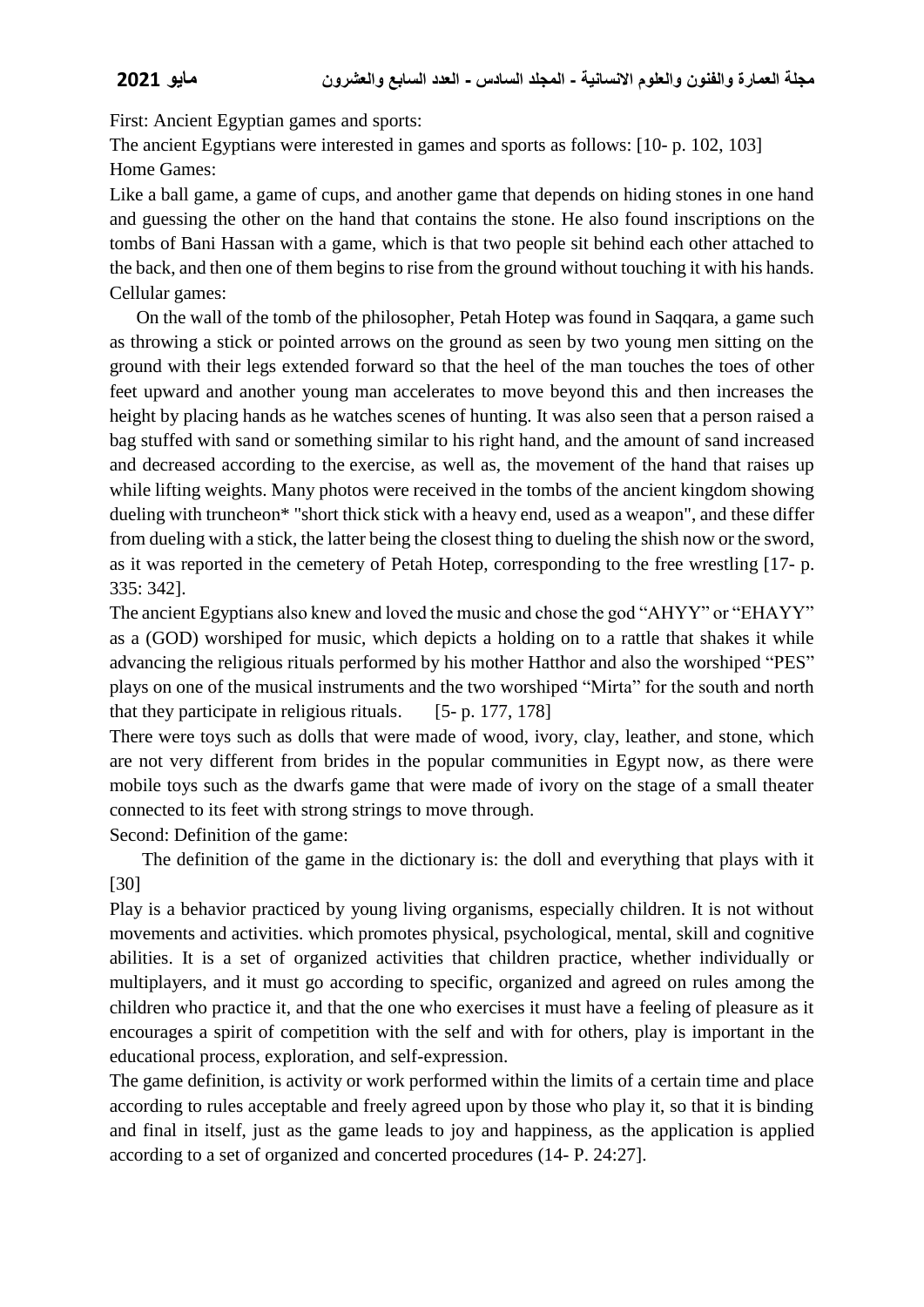## **Ceramic materials used by ancient Egyptian in the manufacture of games:**

 The uniqueness of the ancient Egyptian made of ceramic paste with bright colors (faience) to form amulets and statues, as well as ceramic toys which consist of ground quartz or sand mixed with alkaline salts (they were originating from natron or plant ash) and a slight amount of lime and colored oxides such as copper oxides and during the fire the alkali substances interact (As a smelting auxiliary) and lime with silica to form the surface of the glaze.] 35].

 A description and analysis of some models of toys that were used to make pottery and ceramics in ancient Egyptian civilization and classified as follows:

### **First: amusement games (entertainment):**

Entertainment games enjoyed a lot of diversity and innovation such as dolls, whether human or animal, which parents make for their children or the child himself, moving animals with hinges and rotating bee where we see them exist so far in our time, but are made of materials other than ceramic.

The rotating bee was one of the beloved Egyptian children's games in ancient times as well as modern, and the ancient Egyptian made it with multiple shapes and materials, where a thread is wrapped around it, if it was tossed to the ground, the thread around it would loosen around, quickly wrapping itself around until it loses pushing force and movement.

There are also animated games, which are interactive games between the child and the game, in which the various materials are used, attracting the child with his movement and grow his imagination, and working on developing his awareness where he can make imaginary dialogues with it.

### **Secondly: mental games**

Games were not limited to fun games only, but they also knew games based on thought, the most famous of which are games similar to the current chess, and the game of snake, which depends on two teams playing together and the game of Ben- Awei, despite the presence of many drawings of these games on the walls of tombs, he did not know how to play them.

### **Third: Musical games**

Like Shoshikha (the rattle), where it was used in ancient Egypt for the entertainment of children and newborns, it remained in this way until after that the priestesses were keen on inserting them within the priestly domain in the ancient Egyptian temples by holding the chains and shaking them in order to give a resonant musical sound that pleased the gods in line with the ancient Egyptian beliefs. The Shoshikha (the rattle), continued to be used in this manner until Christianity entered Egypt, The Copts used a number of descendent instruments to announce the celebration of their various religious rituals during the liturgy ritual, and the Shoshikha (the rattle) was one of the most important of these instruments, but its primary role for which it was made did not disappear, as it was still used as a musical game for children until the present day [30]

In the ancient Egyptian civilization, Shoshikha (the rattle), was made from the Semar plant, then from bronze or ceramic, and was used in religious rituals to drive away evilness and evil spirits, and was associated with God Hathor, the goddess of joy and music.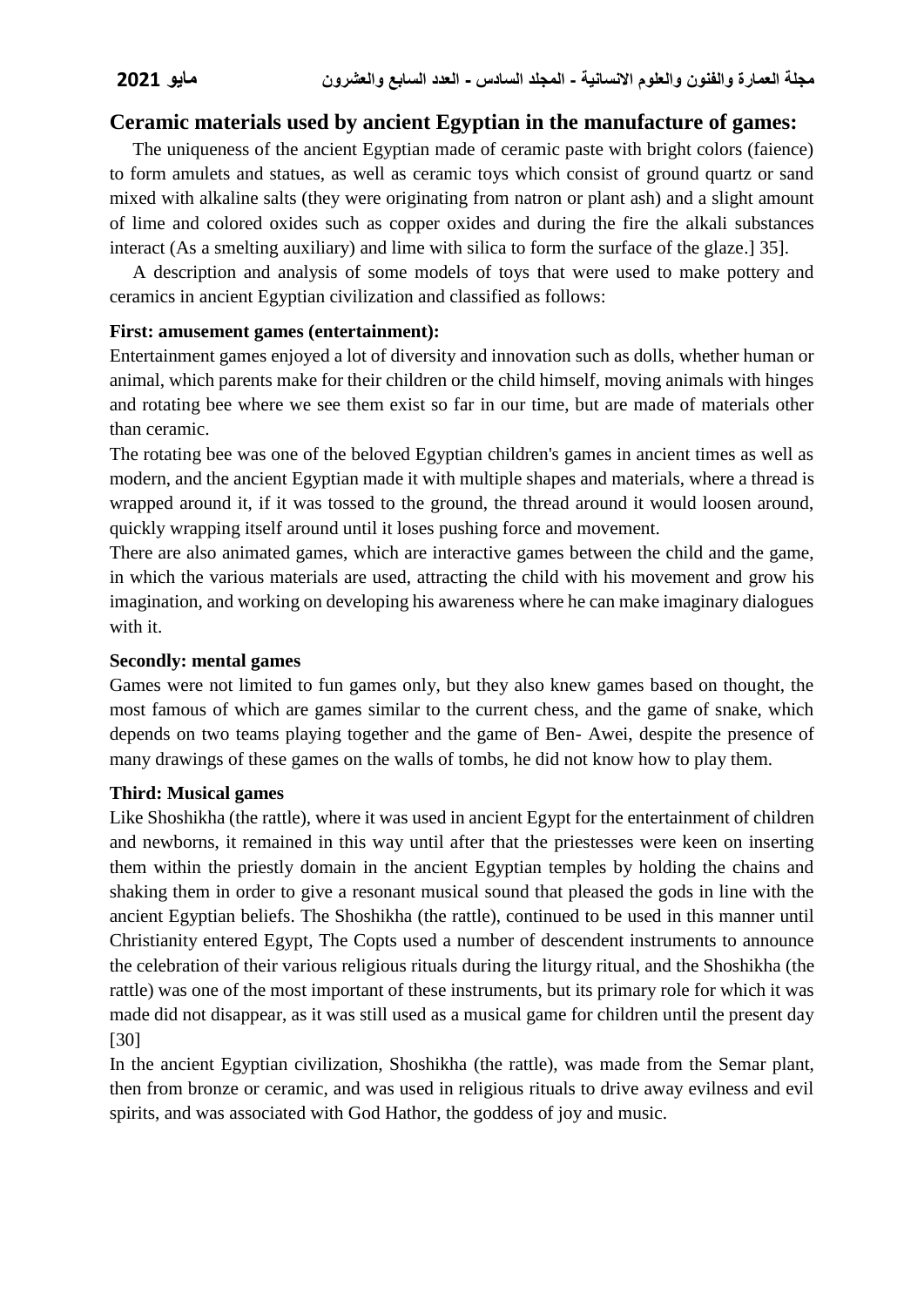## **Results:**

1- The ancient Egyptians used pottery and ceramic to make toys. The methods of forming and coloring varied as follows:

In terms of coloring methods, use faience.

In terms of decoration techniques:

The decoration by grooving, a relief and bas-relief sculpture.

 Formation, where the games formed from pottery and ceramic were fed with other materials and vice versa.

Marbleizing the decoration of the gaming pieces by combining the colored clay.

2 - The use of copper oxide and cobalt oxide in different proportions for coloring.

3- Variety of forming methods used in making games such as ceramic sculpting, casting, pressure in molds, and direct forming.

4- Resorted to abstraction and reduction in the formation of some games while maintaining the shape of the games without breaking its form.

5- Create masterpieces and combine pottery and ceramic brilliantly, precisely, and masterfully with other materials such as wood, ivory, and textile to make games.

6- Forming the game in a way that maintains its sustainability, such as sticking hands, hair, and legs to the body, or reducing them while preserving the general shape of the game.

7- The bridal dolls were made with hinges or strings (similar to marionette today).

## **Recommendations:**

1- Interest in making Egyptian ceramic toys that had the ancient Egyptian character to preserve our heritage and the minds of our children who are affected by these games instead of imported toys.

2- Using ceramic materials and use them in making shock-absorbing games.

3- Using multiple ceramic techniques in making ceramic toys.

4- Study games that depend on the realization of the mind, development of manual skills and implement them with ceramic ores

## **References:**

Arman, Odelf, Tagamat Abd al Monem abo Bakr w Ahmed Anwar Shokry: DeanatMisr al Qadema Nashatha w Tataworha w Nehayatha fe Arbaa Alaf Sana, Misr, Wekalat al Sahafa al Arabea, 2019.

- Translated by Abd Al Menaam Abu Bakr, Ahmed Anwar Shokry- religion of ancient Egypt, start, development and end in 4000 years, the Arab press agency.

Al Shal, Maha Mahmoud al Nabawy: Leab al Atfal al Fokharya w al Khazafeya fe Torathna a; Fane w al Efada Menha fe Talem al Khazaf be Kolyat al Tarbya al Fanya, Gameaa Helwan,1987.

"poetry, and ceramic kids' toys in our artistic heritage and benefit from it in pottery education in faculty of art education" unpublished master thesis- faculty of art education-Helwan university.

Al Anane, Hanan Abd Al Hamed: al Laeb End al Atfal al Osos al Nazarea w al Tatbeqea, Aman, Dar al Fekr, t9, 2014.

"gaming for children, theoretical and applied foundations" Jordan- Oman- edition no.9.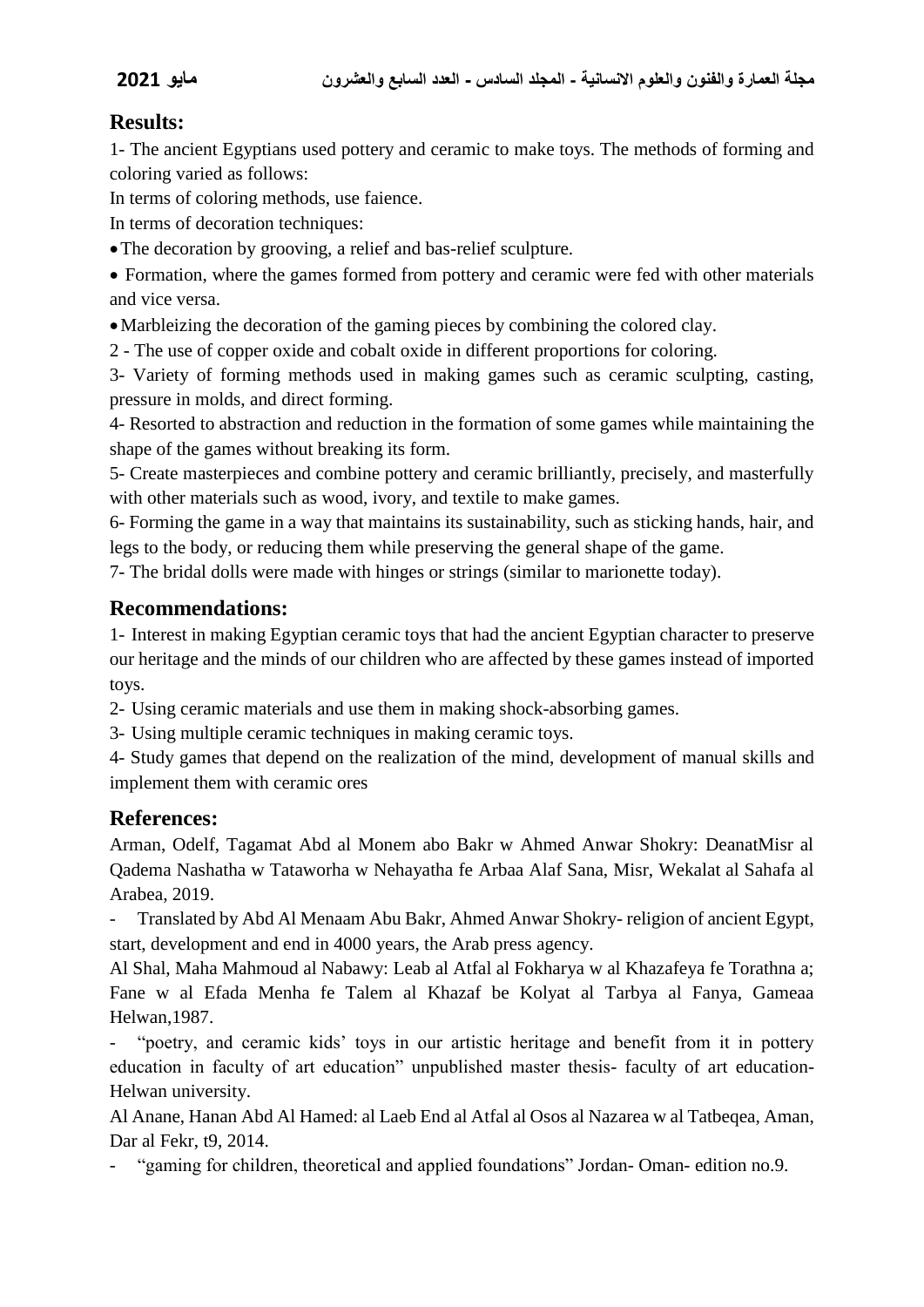Goma, Tarek Sobhy: Estehdath Telaat Zogagea be al Moalagat al Mamalea ge Bad al Mokhalafat al Beaya le Ethraa al Astoh al Khazafea, Resalat Doktora Ghaer Manshora, Kolea al Tarbea Anaweya , Gamea, En Shams, 2009.

- "innovation of glass paints with lab. treatments of some environmental wastes to enrich ceramic surfaces" unpublished PhD thesis, faculty of quality education- Ein Shams university. Hawas, Zahe and Ramadan Abdo Aly: Hadarat Misr al Qadema Monzo Aqdamal Osour Hata Nehayat Osour al OsoRat al Watanya, Wezarat al Saqafa, al Magles al Aala gw al Asar, al Goza 3, 2005.

- "the ancient Egyptian civilization since the ancient ages till the end of the national families ages" ministry of culture- the highest council for archeology- part 3.

Hawas, Zahe: al Osra Ayam al Faraena, Nahdet Misr, 2007.

"family during the pharaoh times" Egypt rising.

Hawas, Zahe: al Alaab w al Taslea w al Tarfeh End al Mesry al Qadem, Maktabat al Osra, 2007.

"games and entertainment for ancient Egyptian" Al Osra library.

Sayed, Aza Farouk: al Elah Beth w Dawro fe al Deana al Mesrya, al Qahera, Maktabat Madbouly, 2006.

"Bess the god and his role in the Egyptian religion" Madbouly library.

Saber, Mohamed: Safahat men Hayat al Faraena, al Qahera, 1935.

"pages from the pharos life" Cairo.

Saleh, Abd Al Aziz: al Osra a; Masrya fe Osoureha a; Qadema, a; Hayaa al Misrya a; Ama le al Ketab, 1988.

"the Egyptian family in the ancient ages" the Egyptian general association for books.

Abd al Raheem, Mohamed: Mawsouaa al Saqafa al Tarekhya w al Hadarya- al Mousyqa fe Misr al Qadema, al Qahera Dar al Fekr al Arabe, 2006.

- "historical, archeological and civil culture encyclopedia- music in ancient Egypt" Cairohouse of the Arab intellect.

Abd Al Azez Omar w Akharoun: al Taqneat al Hadesa le Moalaget al Astoh al Khazafea, Megla Alemara w al Fenoun w Al Eloum Al Ensania, Al Adad al Thane Ashar, al Goza al Thany, 2018.

Abd Al Aziz Omar and others "modern techniques to treat ceramic surfaces" journal of architecture and arts-  $12<sup>th</sup>$  issue, part 2.

Abd Al maged, Mohamed Abd al Fatah and Fatima Nabawe Hamed: Teknologya al Khamat w al Mawad, Wezarat al Tarbea w al Talem , Qetaa al Talem al Fane, 2003.

- "technology of raw materials and matters" ministry of education.

Abd Al Hady , Nabel: Sayckologya al Leab w Atharoha fe Talem al Atfal, aman, Dar Wael le al Nashr, taba 1, 2004.

"psychology of gaming and its influence on child learning" Oman- Wael publishing house-1<sup>st</sup> edition.

Aziz, Samir Adeb: Mawsouaa al Hadara al Misrya al Qadema, al Araby le al Nashr w al Tawzea, taba1, 2000.

- "encyclopedia of ancient Egyptian civilization" 1st edition. Al Arabi for publishing and distribution.